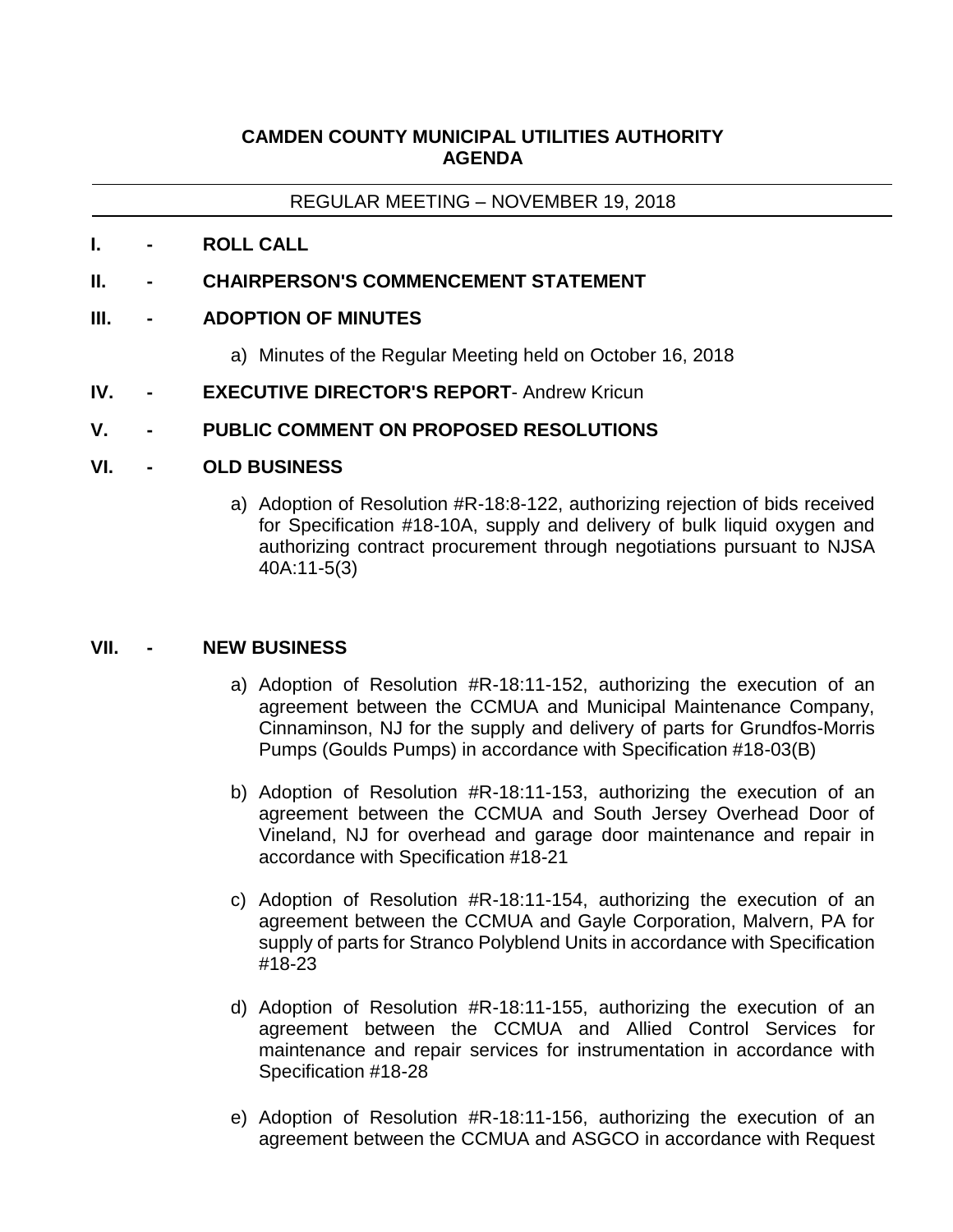for Quote #2018-06A for the supply and delivery of parts and labor for miscellaneous screw conveyers

- f) Adoption of Resolution #R-18:11-157, authorizing the execution of an agreement between the CCMUA and Bridgestate Foundry in accordance with Request for Quote #2018-07 for the supply and delivery of two (2) gutter inlets
- g) Adoption of Resolution #R-18:11-158, authorizing shared services agreement with the County of Camden for county-wide household hazardous waste collection days during 2018
- h) Adoption of Resolution #R-18:11-159, authorizing contingency agreement between Project Freedom, Inc. and the Camden County MUA pursuant to N.J.S.A. 40:14B-22.3
- i) Adoption of Resolution #R-18:11-160, authorizing the execution of purchase between the CCMUA and Winner Ford under the NJ State Cooperative Purchasing Program System ID #1 NJCP
- j) Adoption of Resolution #R-18:11-161, authorizing the execution of an agreement between the CCMUA and Tyler Technologies of Yarmouth, ME for upgrades to the CCMUA's financial and purchasing software
- k) Adoption of Resolution #R-18:11-162, authorizing the execution of an agreement between the CCMUA and Theising Power Sweeping, Inc., of Sewell, NJ for providing professional street sweeping at the CCMUA facilities located at 1645 Ferry Avenue and 2<sup>nd</sup> & Jackson Street in accordance with Specification #18-22
- l) Adoption of Resolution #R-18:11-163, authorizing execution of Access Agreement with MAFCO Worldwide, LLC
- m) Adoption of Resolution #R-18:11-164, authorizing execution of a Memorandum of Understanding regarding the Rutgers Athletic Field Project
- n) Adoption of Resolution #R-18:11-165, authorizing award of Contract #715, Arch Street Pump Station Upgrades to MBE Mark III Electric, Inc.
- o) Adoption of Resolution #R-18:11-166, authorizing award of Contract #714, Cooper Street Pipe Lining Project to Arold Construction Co., Inc.
- p) Adoption of Resolution #R-18:11-167, ratifying approval of expense vouchers as approved by the Executive Director under Authorization granted by CCMUA Resolution #R-97:3-60 dated March 18, 1997